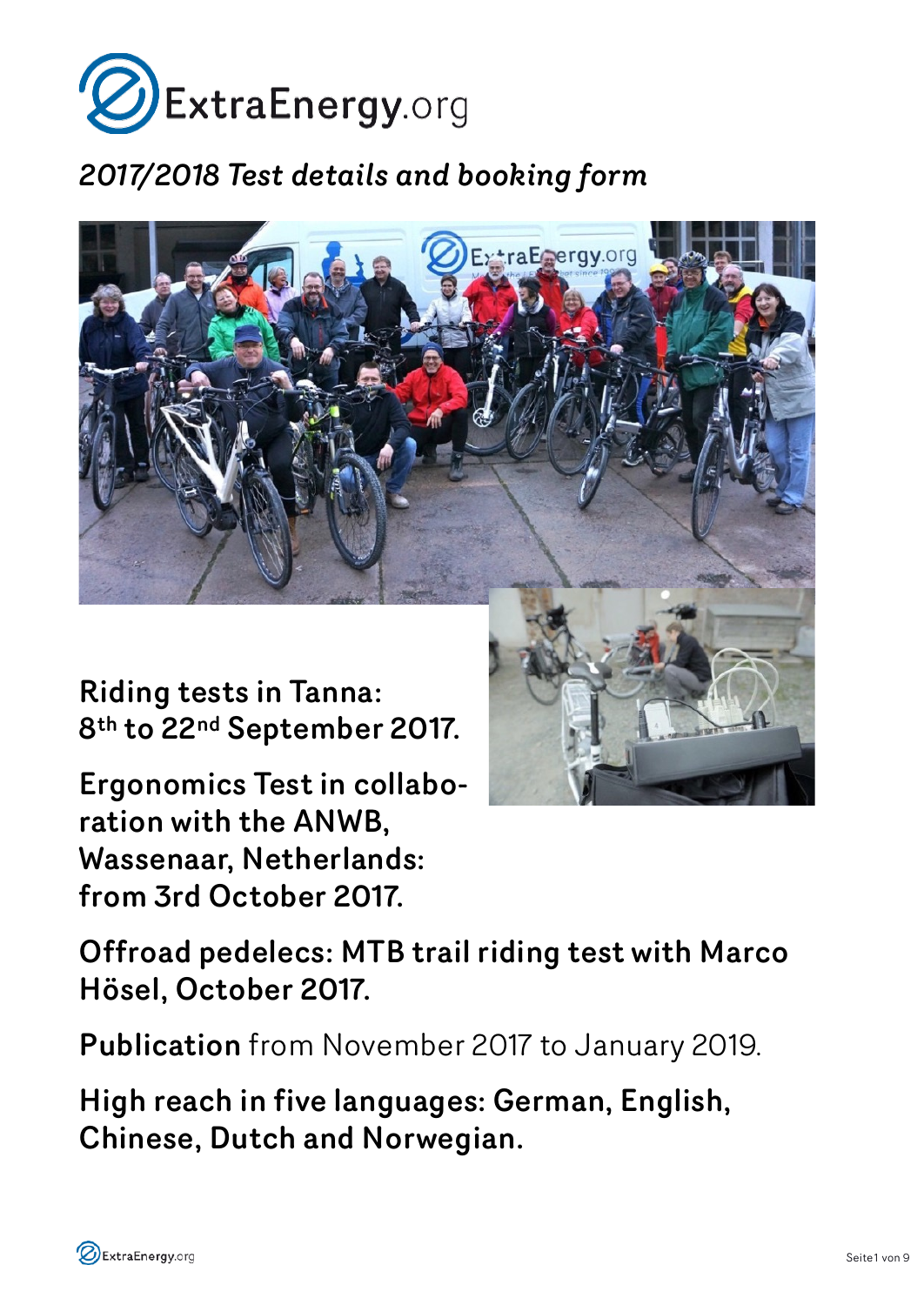# Publication is planned in the following media*:*





## **Print run: 200,000 copies**

Frequency: 5x per year Language: German Distribution in: DE, A, CH, BE, LU Also planned is additional re-use of the results in other media owned by the Axel Springer publishing house. Selection of products featured will be by the editorial judgement of the BIKE BILD editors.

### **ANWB**

The ANWB, with **4.4 million members**, is the Netherlands' largest consumer organization. The ANWB is our partner for the Tests and it will publish a selection of the test reports both on its website [\(www.anwb.nl](http://www.anwb.nl/)) and also in selected print media. Translation of the test reports into Dutch is carried out by the ANWB.



Norsk elbilforening

## **Norsk elbilforening**

Translation of the results into Norwegian, and publication on the website of this Norwegian electromobility association with over 50,000 members (www.elbil.no). This only applies for products which are offered for sale in Norway.



## **Special-E:**

Publication of results, grouped by themes, in the Special-E Magazine, with a print run of **35,000 copies** and online at (www.special-e.de). Frequency: Twice a year. Language: German. Distribution: Exposure via electromobility dealers (car, motorbike and cycle dealers).



### **ExtraEnergy.org Yearbook Print run: 10,000 paper copies, plus ca. 60,000 online views / downloads**

Frequency: annual Languages: German/Chinese/English Distribution: At trade and public exhibitions worldwide, as a download and online magazine at ExtraEnergy.org and via the ExtraEnergy.org Newsletter.



## **EUROBIKE SHOW DAILY**

SPECIAL EDITION for drive system manufacturers: Article on the drive system with picture of the motor in the EUROBIKE SHOW DAILY Magazine 2017.

Note: only applies for products which are booked in by the 25th July 2017. Images and additional information can only be considered if they are sent to [info@extraenergy.org](mailto:info@extraenergy.org) and arrive by the 25<sup>th</sup> July 2017.

## **Additional collaborations and publication channels are under development, and announcements will be made in due course.**

ExtraEnergy.org reserves the right to publicise the results in any desired language and media. This reflects the constitutional objectives of the ExtraEnergy e.V. not for profit association: "To support human-electric mobility by all appropriate means, for example through impartial testing, and publicising these tests."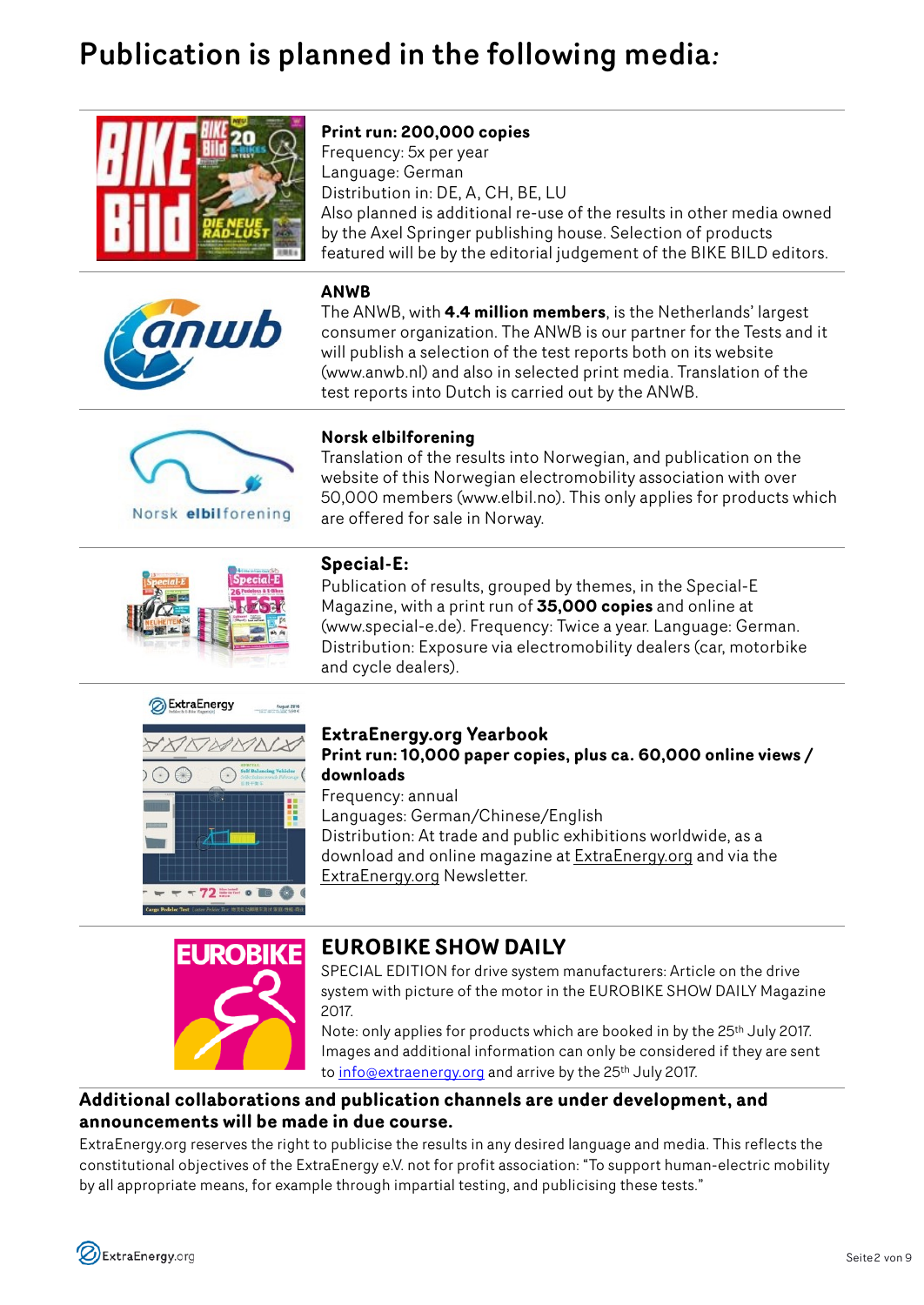# **Booking form: ExtraEnergy Test 2017/2018**

## *Send by fax to: +49-36646-270 95 Or scan and send by email to*: [info@ExtraEnergy.org](mailto:info@ExtraEnergy.org?subject=) *Or post to: ExtraEnergy Services GmbH & Co. KG, Koskauer Str. 100, 07922 Tanna, GERMANY*

Contact person for booking and administration: \_\_\_\_\_\_\_\_\_\_\_\_\_\_\_\_\_\_\_\_\_\_\_\_\_\_\_\_\_\_\_\_\_

| Phone:    |      |          |  |
|-----------|------|----------|--|
| Email:    |      |          |  |
| Address:  |      |          |  |
| Postcode: | Cutw | Country: |  |

If you are in the EU but not in Germany, then we need your European VAT ID number::\_\_

## **Please tick your selected options:**

Company name:

 **Participation with new pedelec(s)\* Number of pedelecs: \_\_\_\_ Name(s) of Pedelec(s)\_\_\_\_\_\_\_\_\_\_\_\_\_\_\_\_\_\_\_\_\_\_\_\_\_\_\_\_\_\_\_\_\_\_\_\_\_\_\_\_\_\_\_\_** 

 **\_\_\_\_\_\_\_\_\_\_\_\_\_\_\_\_\_\_\_\_\_\_\_\_\_\_\_\_\_\_\_\_\_\_\_\_\_\_\_\_\_\_\_\_\_\_\_\_\_\_\_\_\_\_\_\_\_\_\_\_\_\_\_\_\_\_\_\_\_\_\_\_\_\_\_\_\_\_\_\_\_\_\_\_\_\_\_\_\_\_\_\_\_\_\_** For delivery by the 3rd September 2017: 3700 Euro. For deliveries from 4th September the price per vehicle rises by 400 Euro. Bulk order discounts for companies sending multiple bikes to test: From 3 bikes - 20%, from 6 bikes - 25% and from 10 bikes - 30%, on the total invoice amount (including pedelecs for re-publication).

*Special terms apply for independent start-ups and small manufacturers: for delivery by 3rd September 2017: 2700 Euro (applies for start-up less than three years since their foundation, and for small companies with up to five employees).*

**\*Please fill out the data collection form at this link: <http://tinyurl.com/ydx43tmo> Participation via re-publication of pedelec(s)\* previously tested** Number of pedelecs: \_\_\_\_ Name(s) of Pedelec(s)\_

 **\_\_\_\_\_\_\_\_\_\_\_\_\_\_\_\_\_\_\_\_\_\_\_\_\_\_\_\_\_\_\_\_\_\_\_\_\_\_\_\_\_\_\_\_\_\_\_\_\_\_\_\_\_\_\_\_\_\_\_\_\_\_\_\_\_\_\_\_\_\_\_\_\_\_\_\_\_\_\_\_\_\_\_\_\_\_\_\_\_\_\_\_\_\_\_** Repeat publication at 950 Euro, for booking by 3rd September 2017. This option is available for pedelecs which have already been tested in a previous test, and which are still available unchanged for 2018. The measured ratings will be recalculated in relation to the latest models tested, and this may result in changes to the test results.

**\*Please fill out the data collection form at this link: <http://tinyurl.com/ydx43tmo>**

 **Participation with pedelec prototype(s)\* or component demonstration bike(s)\*** Number of pedelecs: \_\_\_\_ Name(s) of Pedelec(s)\_\_\_\_\_

 **\_\_\_\_\_\_\_\_\_\_\_\_\_\_\_\_\_\_\_\_\_\_\_\_\_\_\_\_\_\_\_\_\_\_\_\_\_\_\_\_\_\_\_\_\_\_\_\_\_\_\_\_\_\_\_\_\_\_\_\_\_\_\_\_\_\_\_\_\_\_\_\_\_\_\_\_\_\_\_\_\_\_\_\_\_\_\_\_\_\_\_\_\_\_\_** For this option, the test results will only be published, in article format, on your request, but they will not be published in test report format with a comparative rating. If you prefer no publication at all fo your prototypes, then you as manufacturer must conceal all recognisable parts. Prices for the test sessions in September 2017 are the same as for production bikes. For tests at other times: by arrangement, fees will be calculated per day of testing at 2900 Euro/day. Additional work carried out will be calculated at 150 Euro/hour.

**\*Please fill out the data collection form at this link: <http://tinyurl.com/ydx43tmo>**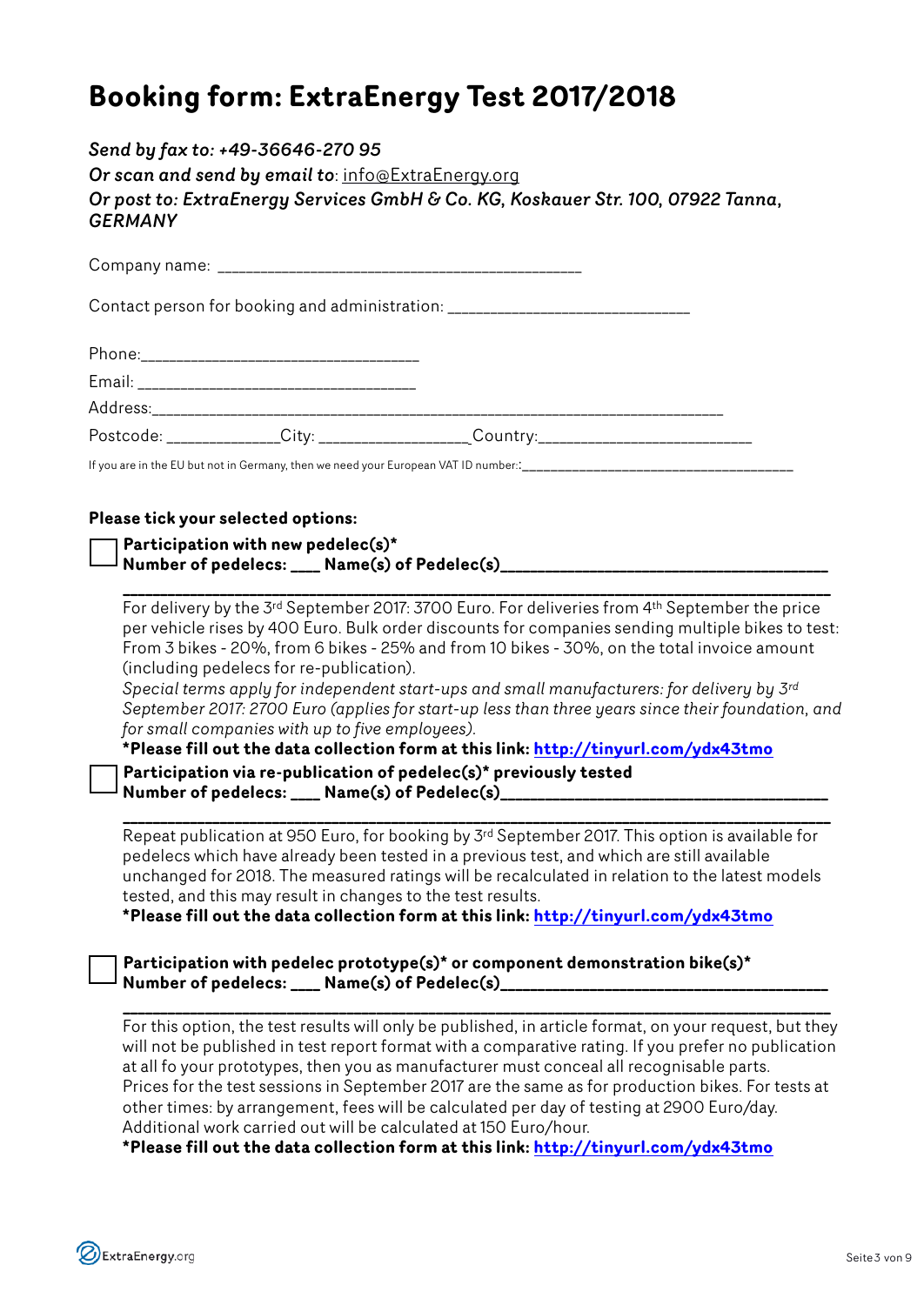| Free of charge bonus option: BIKE BILD Pedelec Test:<br>We are interested in publication of the results for our pedelecs in an edition of BIKE BILD. The editors of<br>BIKE BILD have the final decision on the selection of bikes. Feature highlights for BIKE BILD include Fat<br>MTBs, three groups of Lifestyle Pedelecs (Urban Style Pedelecs - with clear design value and low overall<br>weight, Cruisers, Retro Style Pedelecs), e-MTBs and Youth Pedelecs.                                                                                                                                                                                                                                                                                                                                                                  |
|--------------------------------------------------------------------------------------------------------------------------------------------------------------------------------------------------------------------------------------------------------------------------------------------------------------------------------------------------------------------------------------------------------------------------------------------------------------------------------------------------------------------------------------------------------------------------------------------------------------------------------------------------------------------------------------------------------------------------------------------------------------------------------------------------------------------------------------|
| Free of charge bonus option: BIKE BILD Market Overview of Drive Systems:<br>Planned for the November 2017 edition of BIKE BILD                                                                                                                                                                                                                                                                                                                                                                                                                                                                                                                                                                                                                                                                                                       |
| Free of charge bonus option: BIKE BILD Market Overview of digital functionality, IoT and apps:<br>This aims to demonstrate the added value for users. Feature themes are e.g. remote operation fo cycle<br>locks and other anti-theft systems. Publication in the Spring 2018 edition of BIKE BILD.                                                                                                                                                                                                                                                                                                                                                                                                                                                                                                                                  |
| Free of charge bonus option: ANWB<br>We are interested in publication of the results for our pedelecs in ANWB test publications on these<br>themes: cargo pedelecs and compact/folding pedelecs. This applies only for products which are offered<br>for sale in the Netherlands. The final editorial authority for selection for publication in ANWB media is<br>the ANWB.                                                                                                                                                                                                                                                                                                                                                                                                                                                          |
| Free of charge bonus option: Norsk elbilforening:<br>We are interested in publication of the results for our pedelecs in the online media of Norsk<br>elbilforening (applies only for products which are offered for sale in Norway. The final editorial authority<br>for selection for publication in Norsk elbilforening media is Norsk elbilforening.                                                                                                                                                                                                                                                                                                                                                                                                                                                                             |
| Extra cost option: test track participation at EUROBIKE 2017<br>30th August to 2nd September 2017, Friedrichshafen, Germany, on the ExtraEnergy Check-In Stand.<br>Number of pedelecs: ___ at 750 Euro each.<br>For non-exhibitors at EUROBIKE, irrespective of the number of bikes booked, a one-off co-exhibition<br>fee of 200 Euro will apply, and also a 199 Euro media entry fee for co-exhibitors. Delivery of bike must be<br>made to Tanna by the 23rd August 2017, or alternatively on the 28th or 29th August 2017, directly to the<br>ExtraEnergy stand, Messe Friedrichshafen (Foyer OST, 1OG)                                                                                                                                                                                                                          |
| Extra cost option: test track participation at the VDI conference<br>26th and 27th September 2017, Baden-Baden, Germany.<br>Number of pedelecs: ___ at 450 Euro each.                                                                                                                                                                                                                                                                                                                                                                                                                                                                                                                                                                                                                                                                |
| Extra cost option: City of Stuttgart Elektromobily Day (on the Market Square)/EVS30 (Messe<br>Stuttgart), 8th to 11th October 2017, Stuttgart, Germany.<br>Number of pedelecs: ____ at 450 Euro each.                                                                                                                                                                                                                                                                                                                                                                                                                                                                                                                                                                                                                                |
| Extra cost option: test track participation at Taichung Bike Week<br>17th to 20th October 2017, Taichung, Taiwan.<br>Number of pedelecs: ____ at 450 Euro each plus 650 Euro per bike charge for sea freight Tanna<br>(Europe) to Taichung (Taiwan) to Tanna (Europe).<br>We need a second bike and charger for this Taichung Bike Week option (because one will be on its sea<br>freight voyage during the Test). Only bookings which are completed before the 31 <sup>st</sup> July 2017 can be<br>considered for this. The pedelecs must be delivered to ExtraEnergy in Tanna by 10th August 2017 at the<br>latest. For bikes which are booked or delivered later than this, there is still an option to participate if you<br>arrange the transport yourself. Please contact us with any queries: Carolin.Peffer@ExtraEnergy.org |
| For participants in the LEV Components Special Exhibition on the FULL ENERGY package, all extra<br>cost options are free of charge. For more details, and to book, please see:Link                                                                                                                                                                                                                                                                                                                                                                                                                                                                                                                                                                                                                                                   |
| For all pedelecs, please fill out the data collection form at this Link                                                                                                                                                                                                                                                                                                                                                                                                                                                                                                                                                                                                                                                                                                                                                              |

| Date and location: |  |
|--------------------|--|
|                    |  |

Company stamp and legally binding signature: \_\_\_\_\_\_\_\_\_\_\_\_\_\_\_\_\_\_\_\_\_\_\_\_\_\_\_\_\_\_\_\_\_\_\_

Please print the signature name clearly, if it differs from the name given as contact for booking and administration: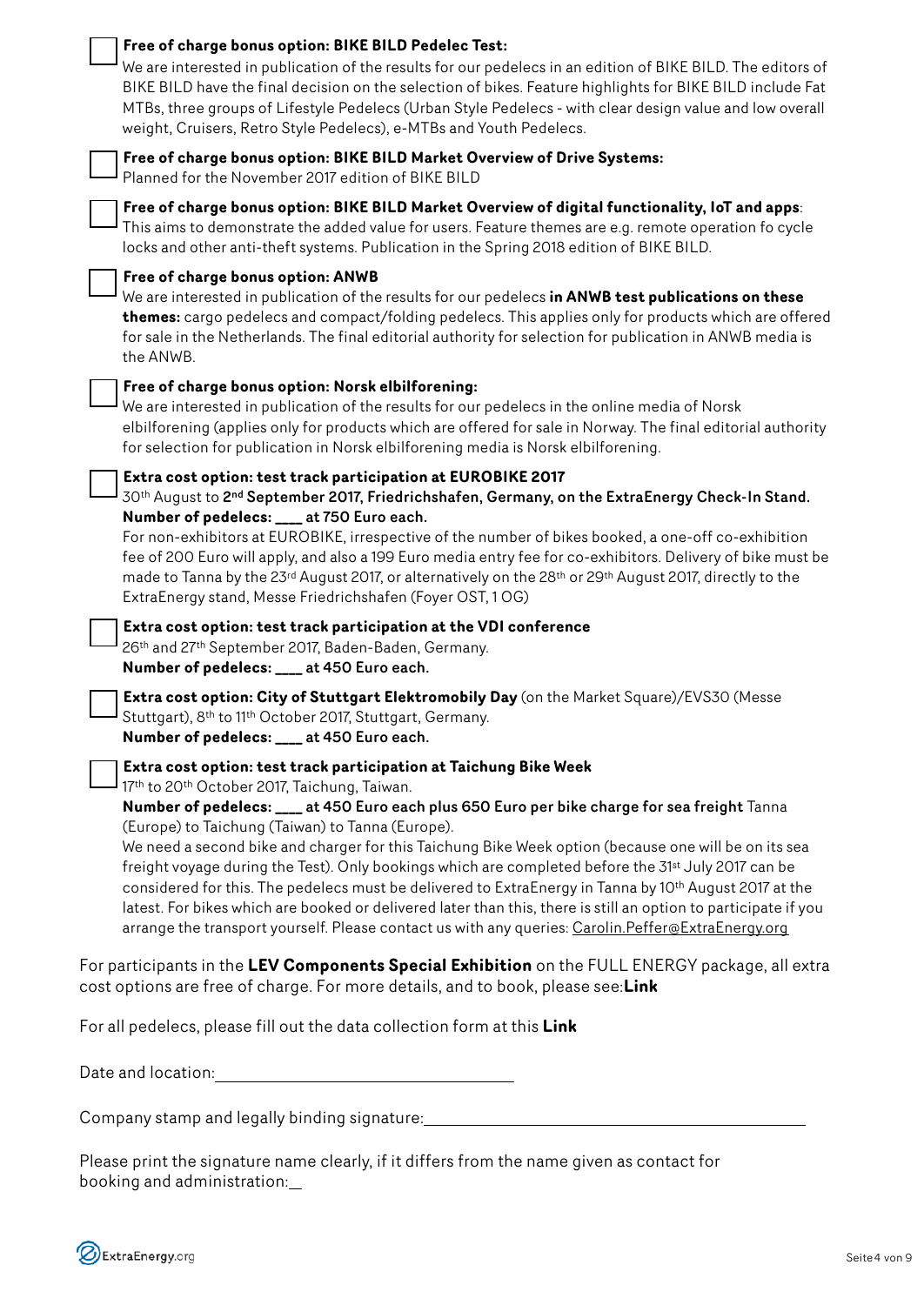### **Terms and Conditions**

Please note all of the details given in this form, the terms and conditions of participation and the contract terms and conditions (pages 5 to 10). These are hereby brought to your attention and are hereby legally binding. Any entity making a booking trading under another name commits themselves as fully and directly liable for liabilities to ExtraEnergy Services GmbH & Co. KG with regard to the relevant Tests. The official and legally authoritative version of these documents is the original German text, which is available on request. Should there be any discrepancies between the German and English versions, the German version is definitive.

## ExtraEnergy Test 2017/2018 Contract Terms and Conditions:

#### **Definitions:**

ExtraEnergy Services GmbH & Co. KG, based at 07922 Tanna, Koskauer Str. 100, Germany, is henceforth referred to as the ORGANIZER. ExtraEnergy Services GmbH & Co. KG conducts the Test on behalf of the consumer protection non-profit association ExtraEnergy e.V., Koskauer Str 100, 07922 Tanna, Germany. This activity is conducted in accordance with the fulfilment of the constitutional objectives of ExtraEnergy e.V., which are available to view in their latest updated form on the www.ExtraEnergy.org website. All manufacturers, manufacturers' representatives, importers and dealers of pedelecs, e-bikes, e-scooters, self-balancing vehicles and other light electric vehicles who are participating in the test will henceforth be referred to as MANUFACTURERs.

#### **§ 1 Booking and participation**

The MANUFACTURER makes a binding declaration of their participation by returning the booking form, filled out and signed with a legally valid signature. The test and exhibition contract becomes effective for the ORGANIZER as soon as payment as specified in Section 3 below is received, and if the ORGANIZER has not declined the MANUFACTURER's participation within one week.

#### **§ 2 Contract terms**

The *ExtraEnergy Test 2017/2018 Description of Services* and the *ExtraEnergy Test Information 2017/2018 (and supplementary document in English)*, which are attached with the booking information for the ExtraEnergy Test, are an intrinsic part of the test and exhibition contract. The ORGANIZER is responsible for the conception, organisation and documentation of the test, and of the exhibitions, Test IT Shows and test tracks.

A test vehicle is to be made available to the ORGANIZER by the MANUFACTURER free of charge. Transport costs are to be borne by the MANUFACTURER. Any replacement parts which may be needed for repairs will be made available to the ORGANIZER free of charge by the MANUFACTURER, or if the vehicle cannot be repaired, an identical replacement.

The test vehicle will remain at ExtraEnergy Services GmbH & Co. KG for at least 12 months after the first publication of the test results, and if publication is to be repeated this time period re-starts with the republication date. If the vehicle is rated as one of the three best vehicles in a product group, or is of particular historic significance (for example in its technology or design) the vehicle will go on permanent loan in the care of the ExtraEnergy Association. ExtraEnergy e.V. is authorized to use the vehicle for test rides, testing, and exhibitions in compliance with the constitution of the Association.

The ORGANIZER will send the test results, which inform the test verdicts, to the MANUFACTURER to view before publication, in the form of a preview.

Should defects which might represent a significant danger to of personal injury or death to future customers become apparent during the testing, the MANUFACTURER will be urgently informed (for example brake failure, or parts which lock up in use such as pedals, steering, wheels… ). The MANUFACTURER has the opportunity to investigate the cause of this potential danger on location in Tanna, or at the laboratory of our partner velotech.de and, at their own cost, to have the tests that led to the discovery of the safety-relevant defect repeated until the cause is determined, and ideally a technical change has been identified which removes the danger and convincingly prevents it.

Such improvements, if they are completed before the 15th October 2017, will not be referred to as current defects in ExtraEnergy's own publications, so long as the product was not yet on sale at that date, and the MANUFACTURER assures the ORGANIZER in writing that no vehicles with the detected safety risk will go on sale.

The ORGANIZER reserves the right to verify this at a later date by making spot checks on the open market. If the MANUFACTURER puts products on sale with the identified safety-relevant defects, despite making a written assurance to the ORGANIZER that they would not do so, the ORGANIZER is authorised to communicate this via all appropriate media, to warn consumers of the potential danger to life and limb. Another appropriate method here may be to inform the statutory authorities.

If the MANUFACTURER has selected the extra options for publication via external media publishers during the booking process, then in addition to these ExtraEnergy contract terms and conditions, the Compliance Regulations of the relevant publisher(s) also apply. These may differ in particular in how safety-relevant defects discovered during the test are handled. In this case, as occurred already in the August 2016 edition of BIKE BILD, in their publication the results of the initial test were published. If these were negative, then these negative results will also be taken into account for the published result. If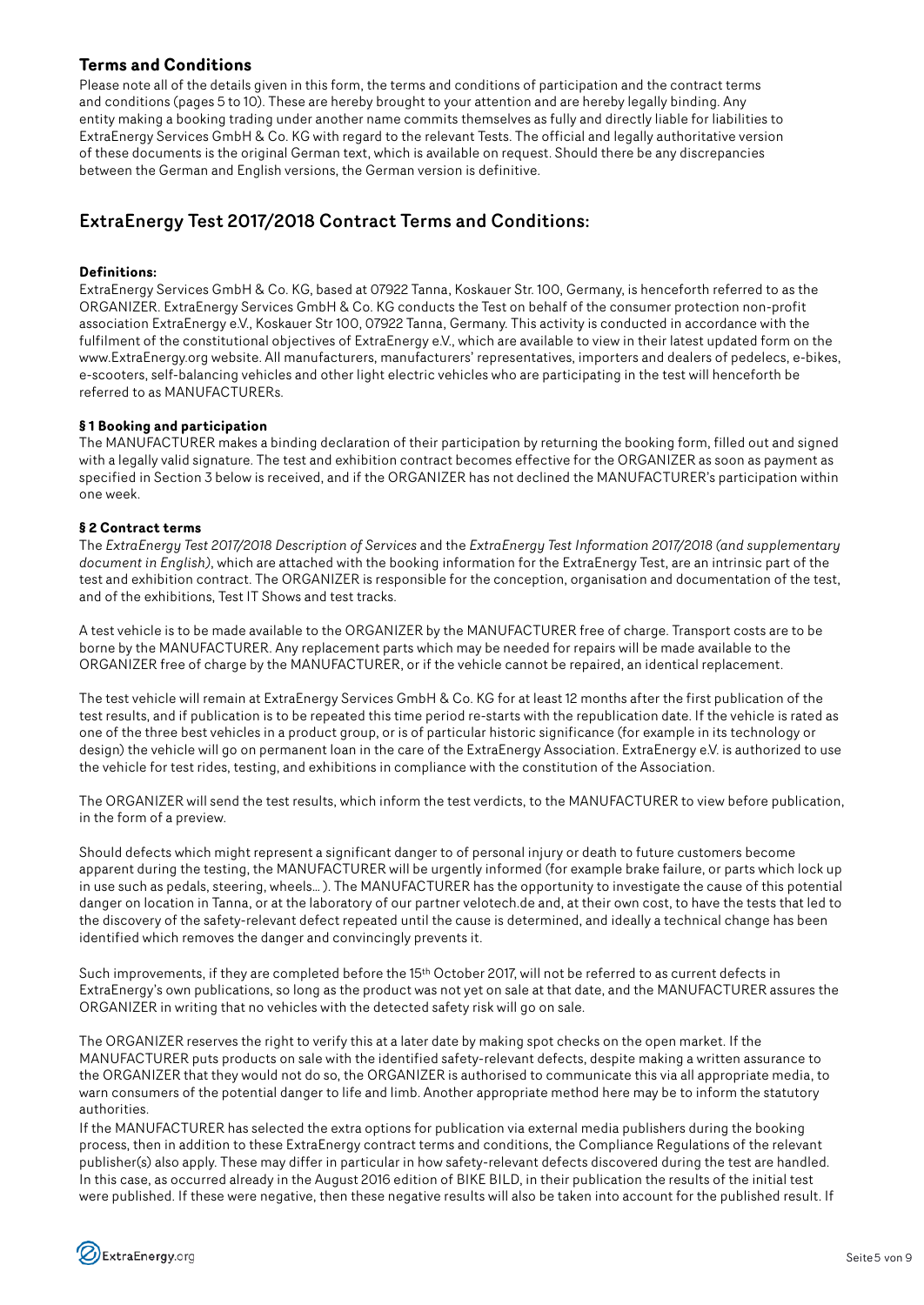the MANUFACTURER has managed to demonstrate an appropriate solution to the problem in follow-up testing by the deadline of the 15th October 2017, and provided written assurance that this will be implemented in series production, then mention will be made of this solution. For vehicles which are already on sale, and the ORGANIZER has detected a safetyrelevant defect, the MANUFACTURER must assure the ORGANIZER in writing that they will urgently implement corrective measures or a recall. Should the ORGANIZER receive no appropriate assurance before the editorial deadline of the 15<sup>th</sup> November 2017, the ORGANIZER reserves the right to immediately make the safety-relevant problems public.

The MANUFACTURER may make changes to their contact details and prices until the editorial deadline on the 15th July 2017, and these will be implemented by the ORGANIZER. Change requests, relating to the initial information supplied by the manufacturer by the 20th October 2017, are to be sent in writing by email to info@extraenergy.org or by fax to ++49 36646 27095 by midnight (in Germany) on the 15th November 2017.

After the test results have been sent in the form of a manufacturer preview, the MANUFACTURER will have for two weeks the option to decide against publication of the test results.If a decision is made by the MANUFACTURER against publication the ORGANIZER will comply with this decision, if in the case of a pre-production version the product will not be put into production in the tested version, or if in the case of a product already available on sale, the MANUFACTURER assures the ORGANIZER that this project will no longer (or not at all, for the publication period) be offered in this form (this does not apply for the BIKE BILD option, and for these the ORGANIZER reserves the right to publish the results in any case).

If doubts arise about the test results which are credible to the ORGANIZER, the test or parts of it will be repeated to clarify any such doubts. Otherwise, there is the option of repeating the test with the MANUFACTURER, or their nominated representative, present; in this case the MANUFACTURER will bear the cost of the repeat test. If failures occur on the test vehicle, the MANUFACTURER is obliged to repair these if present at the Test, or to send replacement parts as a matter of urgency, and to cover any repair costs which may be incurred.

#### **§ 3 Prices**

All prices for the services of ExtraEnergy Services GmbH & Co. KG are net prices (excluding VAT) and are given in Euro (EUR). When booked in for testing, the vehicle(s) of the MANUFACTURER will undergo all tests, presupposing timely delivery of the vehicle/vehicles. Should the MANUFACTURER request additional specific ride testing, for example riding in a particular mode, or with an additional battery variant, this should be notified by the MANUFACTURER with an additional written note accompanying the booking. The ORGANIZER will provide the MANUFACTURER with an individual quotation for this, if the measurements involved extra work.

#### **§ 4 Invoice and payment terms**

Following receipt of the booking the MANUFACTURER will receive an invoice for the total cost by return. This invoice is also confirmation that the booking has been received. The invoice will be sent as a PDF to the email address given on the booking form. Should an invoice by fax or post be required, please note this as an additional written note accompanying the booking. This invoice is due for immediate payment, and at the latest within the payment period specified. The payment terms specified on the form apply. Otherwise, the ORGANIZER reserves the right to reassign the relevant test space.

#### **§ 5 Contract withdrawal, claims for damages**

The ORGANIZER may withdraw from the Test or component exhibitions in the following circumstances:

- a) If there are not enough MANUFACTURERS taking part in the test, or the exhibition.
- b) If event venues withdraw their existing agreements for the various special exhibitions.
- c) If media partners withdraw their publication agreements, or make editorial changes which lead to a delay in publication, or to cancellation of publication.

In these cases any payments made by the MANUFACTURER for non-fulfilled services will be refunded, or, if partially fulfilled, refunded in proportion. Further consequential claims are excluded. If the MANUFACTURER does not complete the payment due as agreed in the contract, the ORGANIZER is entitled to withdraw from the contract immediately without further notice. In this case the MANUFACTURER has no claim for the refund of any previously made payment which may have occurred. Please note all of the details given in the ExtraEnergy Test 2017/2018 description of services. Because the ORGANIZER carries out the test and the special exhibition exclusively for ideological reasons, all claims for damages by the MANUFACTURER against the ORGANIZER for any procedural deficiencies during the test, or the exhibition, or for damages to exhibited articles, are excluded. Not excluded are claims of damages for intentional or grossly negligent actions.

The MANUFACTURER may withdraw from the contract with the agreement of the ORGANIZER. The ORGANIZER will issue this agreement if they can find an appropriate replacement participant.

#### **§ 6 Miscellaneous**

All alterations or additions to this contract must be in written form to have legal effect. German law applies, and the German court of law where the ORGANIZER has his registered address has jurisdiction. The place of performance for all actions to do with the test is the place where the test was conducted. For all other actions the place of performance is the registered address of the ORGANIZER. For all legal proceedings, the original contract in German (available on request) shall be the definitive version.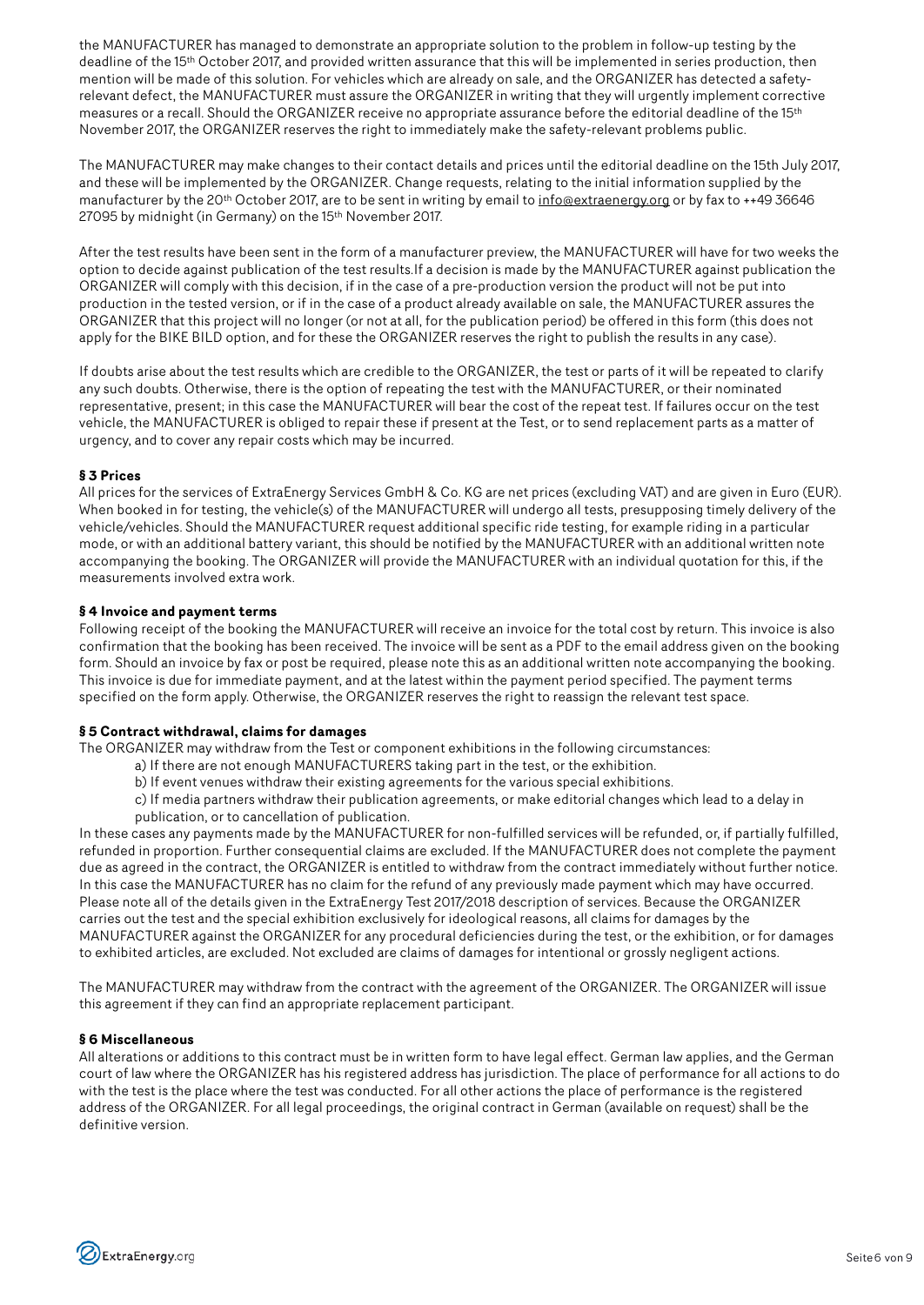## *ExtraEnergy Test Description of Services 2017/2018*

#### **The test process in detail**

#### **Riding tests**

The test will normally be carried out in maximum assistance mode and with a single battery configuration/battery technology.

The riding takes place on the test circuit which we have specially designed and selected. To test the vehicles under varied, everyday conditions, the test circuit is divided into several sections (Tour, Hills, City) which place differing demands on vehicle and rider. During the instrumented test rides, which are carried out with at least six test riders, all relevant data for the evaluation of the drive system is logged using specially developed measurement technology.

Ride test sections:

- Tour: moderate climbs and varying surfaces: rural roads, gravel tracks, forest tracks
- Flat: for determining starting and ride performance of test bikes on the flat
- Hills: ca. 1 km long with a moderate gradient averaging 5% (3% to 9%).
- City: stop and go riding with stopping points.
- Hill start: starting off on a hill with an average gradient of 12% (8-15%).
- Motor off: to determine the ride quality of the test bike without motor assistance.

**Offroad Test** (only carried out for Sport Offroad pedelecs). This additional test will be ridden on a separate test circuit by experienced mountain bikers. Test rides will take place on a cross-country circuit with seveal different sections:

- Cross-country section with various ups and downs, totalling 7 km<br>• The revision overight of sympatosis plying gravely up also and fa
- The route has a variety of surfaces including gravel, woods and forest tracks
- Multiple aspects will be evaluated including for example handling, usability, gear-shifting, suspension.
- The test results will influence the rankings in the Sport Offroad product group.

**Ergonomics test:** For the ergonomics test, interested volunteers will test the bike at various stations for different everyday usage situations, without access to the user manual to assist them. Ergonomics Test – test stations:

- Test station 1: Battery and charger securing and charging
- Test station 2: Car carrier rack travel
- Test station 3: Steps home and storage
- Test station 4: Loading bay obstacles and transporting
- Test station 5: Adjustment before riding
- Test station 6: Test ride

#### **Publication of the results**

The test results for all of the vehicles under test will be published across various media. We will compile the results for each vehicle for you in the form of a 'product report'. Publication of the test results and corresponding press work are included in the Test. The ExtraEnergy service includes:

- Compilation and publication of your product reports in German, English and Chinese via ExtraEnergy.org, and additionally communication of the test data to the editorial teams of other publications.
- The product report includes product and close-up photos, a detailed text product description, all measurement results (numerical and graphical) and your manufacturer details on model variants, prices and contact information.
- Publication of the test results in the ExtraEnergy Magazine and in additional media, online and in print, plus special editions for trade shows.
- Publication of the product report on www.extraenergy.org as a free download version.
- Free of charge entries in the ExtraEnergy online dealer directory for your dealers.
- Reportage about and evaluation of the Test at www.ExtraEnergy.org and in the ExtraEnergy newsletter.
- Long term exhibition of your products (if they are among the best three bikes in a product category) at the LEV Education Centre in Tanna, with the possibility for groups of visitors to test ride them on open days by prior arrangement.

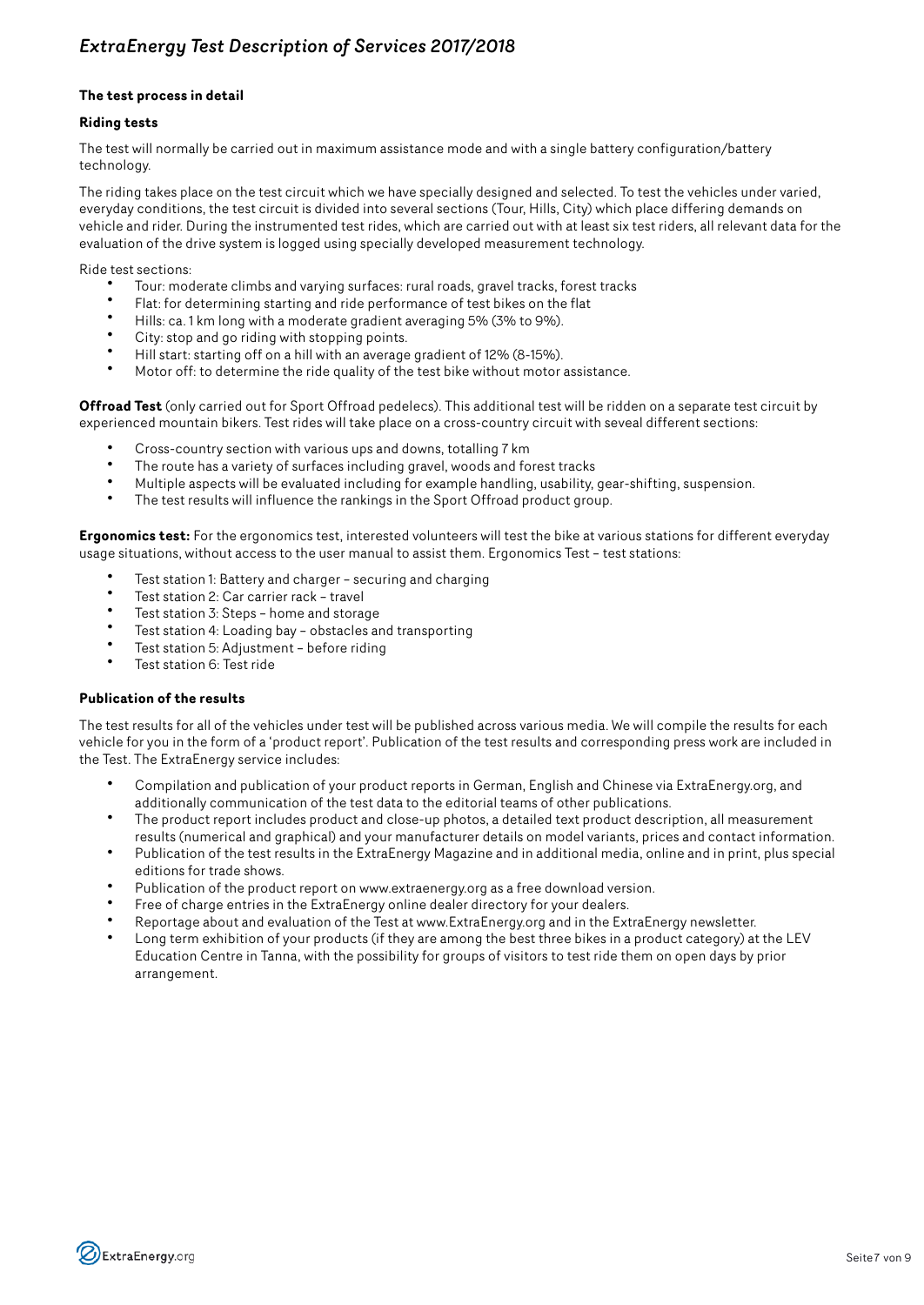

Hannes Neupert created 1992 the first german language market overview electric bicylces. She was published in the ECOregio Magazine May 1992



Die erste in großer Auflage gedruckte ExtraEnergy eigene **Testpublikation** wurde 1995 zur Intercycle Köln veröffentlicht.



The ExtraEnergy Testresults have been published in the magazine "aktivRadfahren" since 1997. On initiative of Hannes Neupert the first electric bike special was published in 1999. Since 2008 it is published regularly. It was a coproduction of Hannes Neupert and Daniel Fikuart.

# **ExtraEnergy Test Information 2017/2018**

ExtraEnergy.org has been testing pedelecs and e-bikes as an independent organisation since 1992, a unique track record in the pedelec and e-bike industry. The prestigious ExtraEnergy Test award logos are recognised certificates of test performance, marking out excellent products and providing recommendations for end users. The ExtraEnergy Test takes place twice a year.

#### **Riding test – Ergonomics test – Offroad Test**

The ExtraEnergy Test currently consists of two rigorous test phases, each carried out under real world conditions. In the additional offroad test, sport offroad pedelecs are tested by experienced mountain bikers on a set single-track circuit. Riding tests in Tanna are conducted using unique, specially developed measurement equipment. Values for range, power assist levels, drive efficiency, average speed and many other parameters are determined. Then as many testers of both genders as possible test the everyday practicality and intuitive usability in the Ergonomics Test. The customer wish fulfilment factor is determined using the "Quality Function Deployment" methodology.

#### **The results**

The test results are published via a variety of media. ExtraEnergy.org publishes the results in Chinese, English and German languages on their website and in the ExtraEnergy Yearbook.

#### **Test results / Test award logos / Test track**

MANUFACTURERS participating in the test will receive the results in written form. If your vehicle has achieved a "Very Good" or "Test Winner" rating we will offer you the opportunity to present these vehicles at the Test IT Show and other ExtraEnergy test tracks. The Test IT Show travels around events and trade shows in Germany and Europe, and provides end users with the opportunity to test-ride your pedelecs and e-bikes.

Test award logos "Good", "Very Good" and "Test Winner" are awarded in each product group. Test winner are also celebrated in public with a trophy at the awards ceremony.

#### **Vehicles**

MANUFACTURERS who wish to participate in the test must deliver their vehicles (in a medium frame size) by the 3<sup>rd</sup> September 2017 at the latest to the ExtraEnergy test centre in Tanna: Test vehicle delivery address:

## **ExtraEnergy Services GmbH & Co. KG Attn. Mr Uwe Keilhauer Koskauer Str 100 07922 Tanna /GERMANY**

To make delivery arrangements, please make contact in advance with Uwe Keilhauer on Tel. +49 171-5651937 or via uwe.keilhauer@extraenergy.org

ExtraEnergy.org